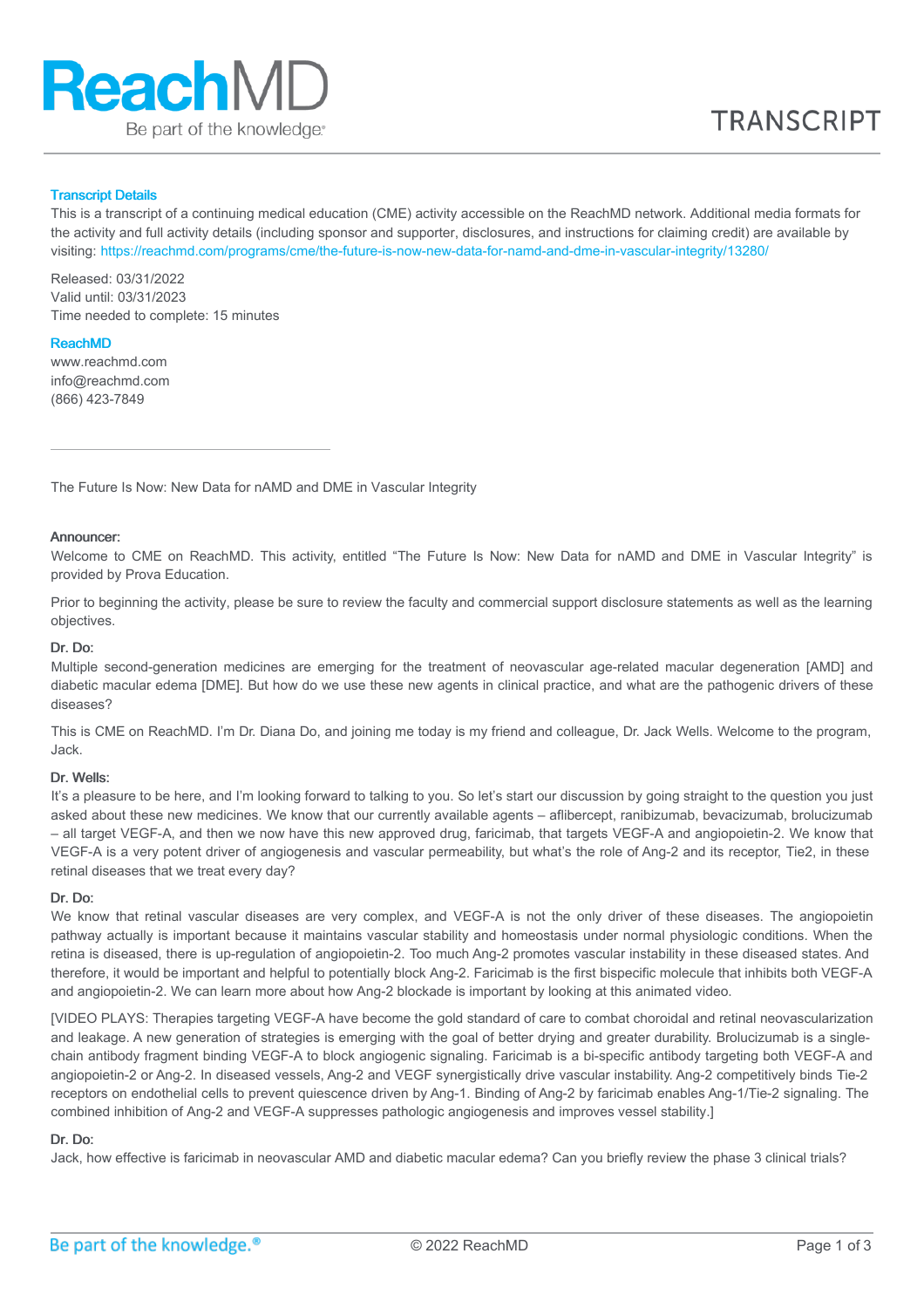# Dr. Wells:

Certainly. So this has been a very exciting past month or two because we've had presentations of the phase 3 faricimab data for neovascular AMD in TENAYA and LUCERNE and for DME in YOSEMITE and RHINE. So in the AMD studies there were 665 eyes, if you pool the studies, that were treated with either faricimab or compared to aflibercept for wet AMD. And what we saw at the 1-year primary endpoint was that the visual outcomes were similar. There was about 6 letters gained in both groups, and the CST [central subfield thickness] reductions were also similar with faricimab to aflibercept.

But the exciting thing was that there was a significant durability signal. At 1 year 45% of eyes in the faricimab group were on a Q16-week dosing interval, and another 33% of eyes were on a Q12-week dosing interval, so 78% of eyes were on Q12 weeks or longer, which is certainly an impressive interval for the treatment of wet AMD. In the phase 3 DME trials, YOSEMITE and RHINE, these were large DME studies – the largest ever, I believe, with almost 1,900 patients enrolled. And these studies included 2 faricimab arms. One arm gave faricimab on a fixed 8-week dosing schedule after a loading period of 6 doses, and then the other arm was called the personalized treatment interval [PTI] arm, which gave 4 loading doses of faricimab and then additional treatment was given according to whether the eye was stable, worsening, or improving. Intervals could be extended as long as 16 weeks, and again, these faricimab arms were compared to aflibercept. And what we saw at the 1-year primary endpoint was that the visual and anatomic outcomes were noninferior to aflibercept in both faricimab arms.

But I really want to focus on the PTI arm, which was essentially a treat-and-extend arm, and at 1 year just over 50% of eyes in the PTI arm were on a 16-week dosing interval, and another 20% were on a 12-week dosing interval. So you had 70% of eyes at 1 year on a 12 or-longer dosing interval. So the recent presentation of the 2-year results of these studies was highly anticipated because we wanted to see if this durability signal was sustained through 2 years. And indeed, it was not only sustained, it was increased. At the 2-year timepoint, 60%-65% of the faricimab-treated eyes were on a Q16-week dosing, and another 15%, roughly, were on Q12-week dosing, so it was 80% of eyes were able to go 12 weeks or longer between their dosing. And again, this was without any loss of efficacy in terms of vision or central subfield thickness reduction.

We also saw some new data from the brolucizumab studies, KITE and KESTREL, looking at a treatment of DME, and it had good efficacy, but again, the safety concerns with brolucizumab are likely to limit its use. Fortunately, with faricimab, there were no safety concern. There were no increased rates of intraocular inflammation, and there were no cases of retinitis or occlusive vasculitis with faricimab, so that was very encouraging to see that.

So if you want more information on the efficacy of these agents, please visit EyeHealthAcademy.org.

## Dr. Do:

For those just tuning in, this is CME on ReachMD. I'm Dr. Diana Do, and today I'm joined by my friend and colleague, Dr. Jack Wells. We're discussing second-generation medicines for the treatment of both neovascular age-related macular degeneration and diabetic macular edema. We're looking at the new mechanisms of action and how these translate into clinical outcomes.

Jack, thank you for that review of faricimab's clinical data. How should we think about using faricimab compared to aflibercept or ranibizumab in eyes with neovascular age-related macular degeneration?

#### Dr. Wells:

Well, Diana, you know as well as I do that one of the difficult things about treating patients with wet macular degeneration is that it's a chronic disease, and patients frequently need to be treated on a monthly or nearly monthly basis to keep their disease stable and keep their vision stable. The exciting thing about faricimab is this durability signal that we've seen in these studies. And so I frequently treat patients with aflibercept or ranibizumab, but those patients that are treated with those medicines that are requiring monthly therapy, I'm certainly going to look to switching them to faricimab to see if we can get that extended treatment interval. As I gain experience with faricimab in that fashion, I'll certainly be continuing to use aflibercept or ranibizumab, but I will start to hopefully use faricimab in my treatment-naïve patients as well.

## Dr. Do:

I agree with you completely. I think there certainly is a role for faricimab with its new compelling data, but I think the safety records of aflibercept and certainly ranibizumab also are excellent, and certainly many patients continue to receive these therapies and do well, too.

Let's move on to diabetic macular edema. How will you use faricimab in patients with DME, Jack?

## Dr. Wells:

So I think I'm probably more excited about the diabetic data, maybe because so much of my previous work has been in DME. So I think one of the interesting things about the 2-year data with faricimab in YOSEMITE and RHINE is that in the PTI arm, the mean number of